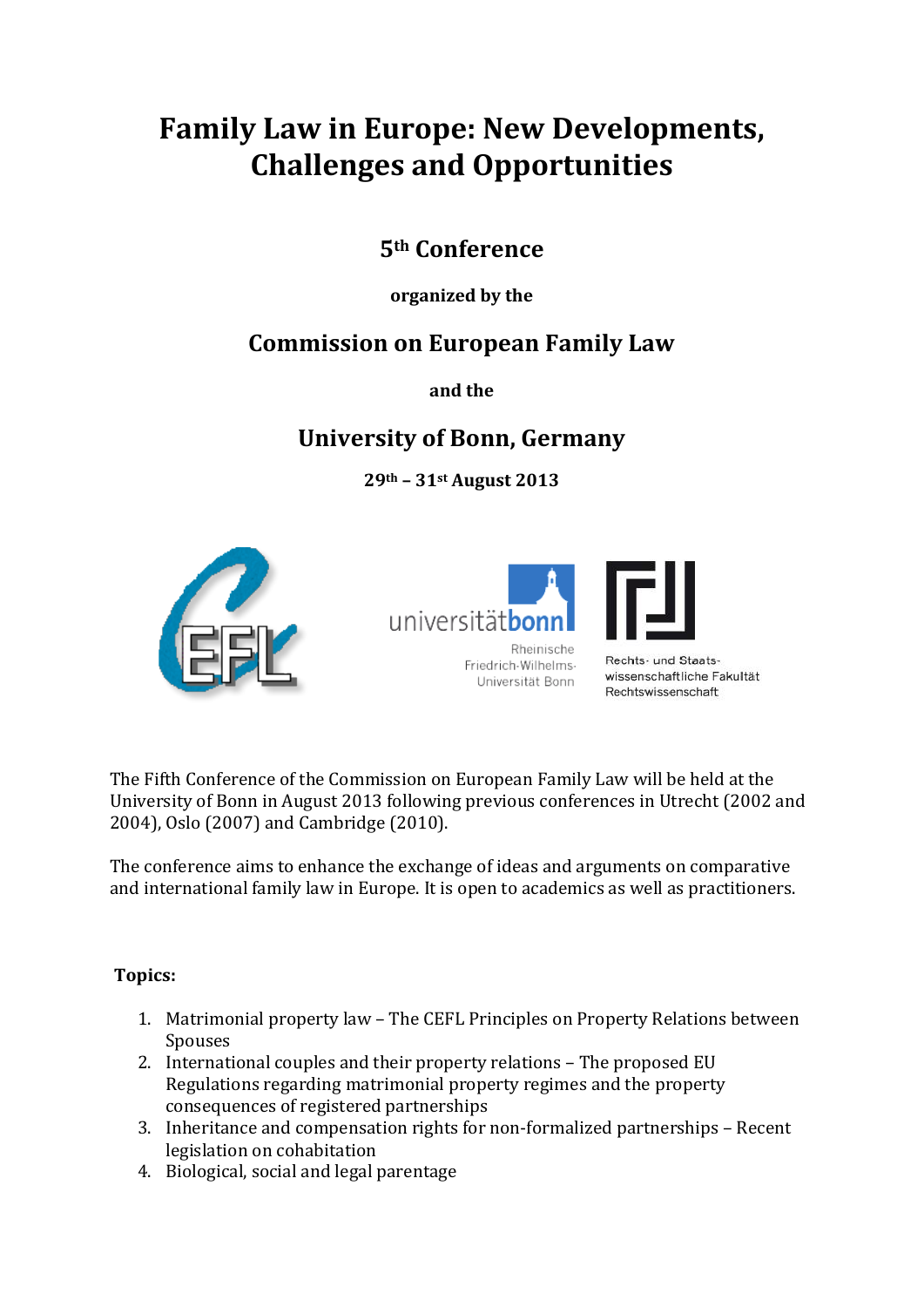#### **Programme**

The conference centres on three themes involving the new Principles of European Family Law regarding Property Relations between Spouses as well as topics which are currently at the forefront of policy debate and academic discussion.

1. The first topic focuses on the presentation of the CEFL's current work on Principles of European Family Law regarding Property Relations between Spouses. This is the CEFL's third working field, following the successful publication of its Principles regarding Divorce and Maintenance between Former Spouses (2004) and Parental Responsibilities (2007). It thus picks up on where the conference in Cambridge provided the first impressions. The rights and duties of spouses, marital property agreements and two matrimonial property regimes will be presented: the participation in acquisitions and the community of acquisitions. Additionally, the impact of the proposed EU private international law regulations for property regimes of spouses as well as registered partners will be addressed.

2. The second theme concentrates on the growing number of countries which legislate on non-formalized relationships. At the core of this session is the position of cohabitants upon the termination of their relationship either by means of death or dissolution. Here the common law countries – especially Ireland with the Cohabitation Act 2010 – as well as the Nordic countries with new legislation in Norway (inheritance) and Finland (compensation) are worth a closer look.

3. Last but not least, the current decisions of the European Court of Human Rights concerning the rights of biological and social fathers will lead to a session on social, biological and legal parentage. It will end with a panel discussion with the participation of Gabriele Britz, Justice at the German Constitutional Court Justice, Angelika Nußberger, Justice at the European Court of Human Rights as well as Françoise Monéger, Justice at the Cour de Cassation.

#### **Call for papers**

Early career researchers are invited to present their research in national, European and international family law in parallel working groups. Innovative work in all areas is welcome; a wide variety of research in family law will be presented.

Abstracts of no more than 500 words for a paper (20 min.) and a short biography including a list of recent publications should be sent to [info@cefl2013.org](mailto:info@cefl2013.org) until **15 February, 2013**. Selected papers will be put forward for publication.

Please mention in your e-mail your name, affiliation, position, the title of the abstract and the subject.